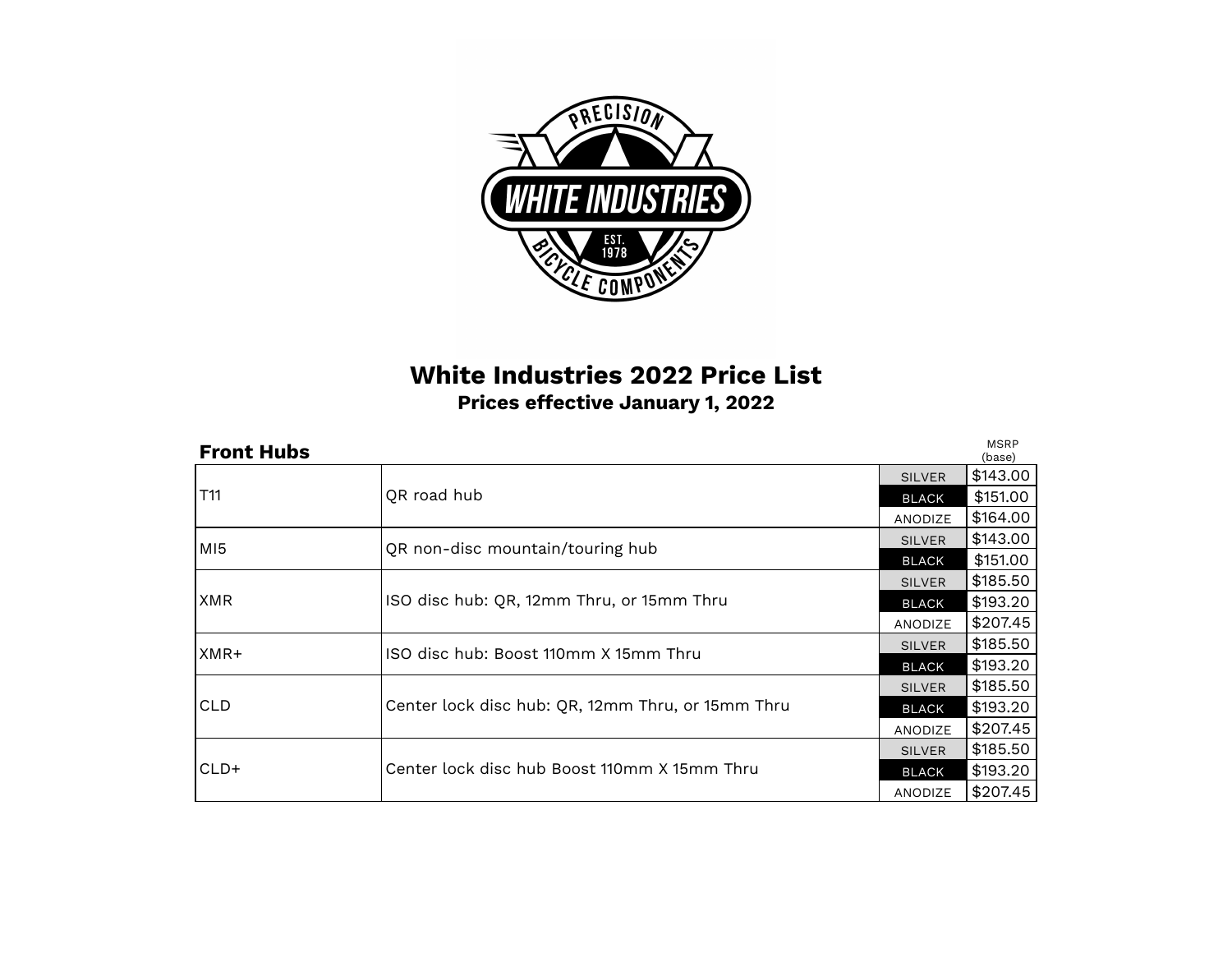| <b>Rear Cassette Hubs</b> |                                                                                                     |               | <b>MSRP</b><br>(base) |
|---------------------------|-----------------------------------------------------------------------------------------------------|---------------|-----------------------|
|                           |                                                                                                     | <b>SILVER</b> | \$354.50              |
| T11                       | Road cassette hub, Ti FH body, Shim/Campy/SRAM 130mm                                                | <b>BLACK</b>  | \$362.10              |
|                           |                                                                                                     | ANODIZE       | \$376.45              |
|                           |                                                                                                     | <b>SILVER</b> | \$354.50              |
| MI5                       | Mountain/touring cassette hub, Ti FH body,<br>Shim/Campy/SRAM XDR/Microspline, 130mm or 135mm       |               |                       |
|                           |                                                                                                     | <b>BLACK</b>  | \$362.10              |
|                           |                                                                                                     | <b>SILVER</b> | \$364.65              |
| <b>XMR</b>                | ISO disc hub, Ti FH body, Shim/Campy/SRAM XDR/Microspline,<br>135mm QR or 12mm x 142mm Thru         | <b>BLACK</b>  | \$372.35              |
|                           |                                                                                                     | ANODIZE       | \$389.60              |
| XMR+                      | ISO disc, Ti FH body, Shim/Campy/SRAM XDR/Microspline,                                              | <b>SILVER</b> | \$364.65              |
|                           | Boost 12mm x 148mm Thru                                                                             | <b>BLACK</b>  | \$372.35              |
|                           | Center Lock disc, Ti FH body, Shim/Campy/SRAM<br>XDR/Microspline/N3W, 135mm QR or 12mm x 142mm Thru | <b>SILVER</b> | \$364.65              |
| <b>CLD</b>                |                                                                                                     | <b>BLACK</b>  | \$372.35              |
|                           |                                                                                                     | ANODIZE       | \$389.60              |
|                           | Center lock disc, Ti FH body, Shim/Campy/SRAM                                                       | <b>SILVER</b> | \$364.65              |
| $CLD+$                    | XDR/Microspline,                                                                                    | <b>BLACK</b>  | \$372.35              |
|                           | Boost 12mm x 148mm                                                                                  | ANODIZE       | \$389.60              |
|                           |                                                                                                     | <b>SILVER</b> | \$382.65              |
| C <sub>157</sub>          | Center lock super boost cassette hub, Ti FH body,<br>Shim/Campy/SRAM XDR, Microspline, 12mm x 157mm |               |                       |
|                           |                                                                                                     | <b>BLACK</b>  | \$387.65              |
| XMR Tandem                | Tandem ISO disc, Ti FH body, Shim/Campy/SRAM XDR,                                                   | <b>SILVER</b> | \$382.65              |
|                           | /Microspline, QR 145mm                                                                              | <b>BLACK</b>  | \$387.65              |

| <b>Single Speed Hubs</b> |                                                                             |               | <b>MSRP</b><br>(base) |
|--------------------------|-----------------------------------------------------------------------------|---------------|-----------------------|
| Eric's Eccentric ENO     | Single speed rear hub: 130mm, 135mm                                         | <b>SILVER</b> | \$208.50              |
|                          |                                                                             | <b>BLACK</b>  | \$216.20              |
| ENO straight axle        | Single speed rear hub: 130mm, 135mm, 12 x 142 Thru                          | <b>SILVER</b> | \$208.50              |
|                          |                                                                             | <b>BLACK</b>  | \$216.20              |
| Eric's Eccentric ENO     |                                                                             | <b>SILVER</b> | \$231.60              |
| <b>Disc</b>              | Single speed rear disc hub: 135mm                                           | <b>BLACK</b>  | \$239.30              |
| ENO disc straight axle   | Single speed rear disc hub: 135mm, 12 x 142 Thru                            | <b>SILVER</b> | \$231.60              |
|                          |                                                                             | <b>BLACK</b>  | \$239.30              |
| <b>Track Front</b>       | High flange front                                                           | <b>SILVER</b> | \$220.10              |
|                          |                                                                             | <b>BLACK</b>  | \$227.70              |
| <b>Track Rear</b>        | <b>SILVER</b><br>High flange fixed or flip/flip rear, 120mm<br><b>BLACK</b> |               | \$243.10              |
|                          |                                                                             |               | \$250.80              |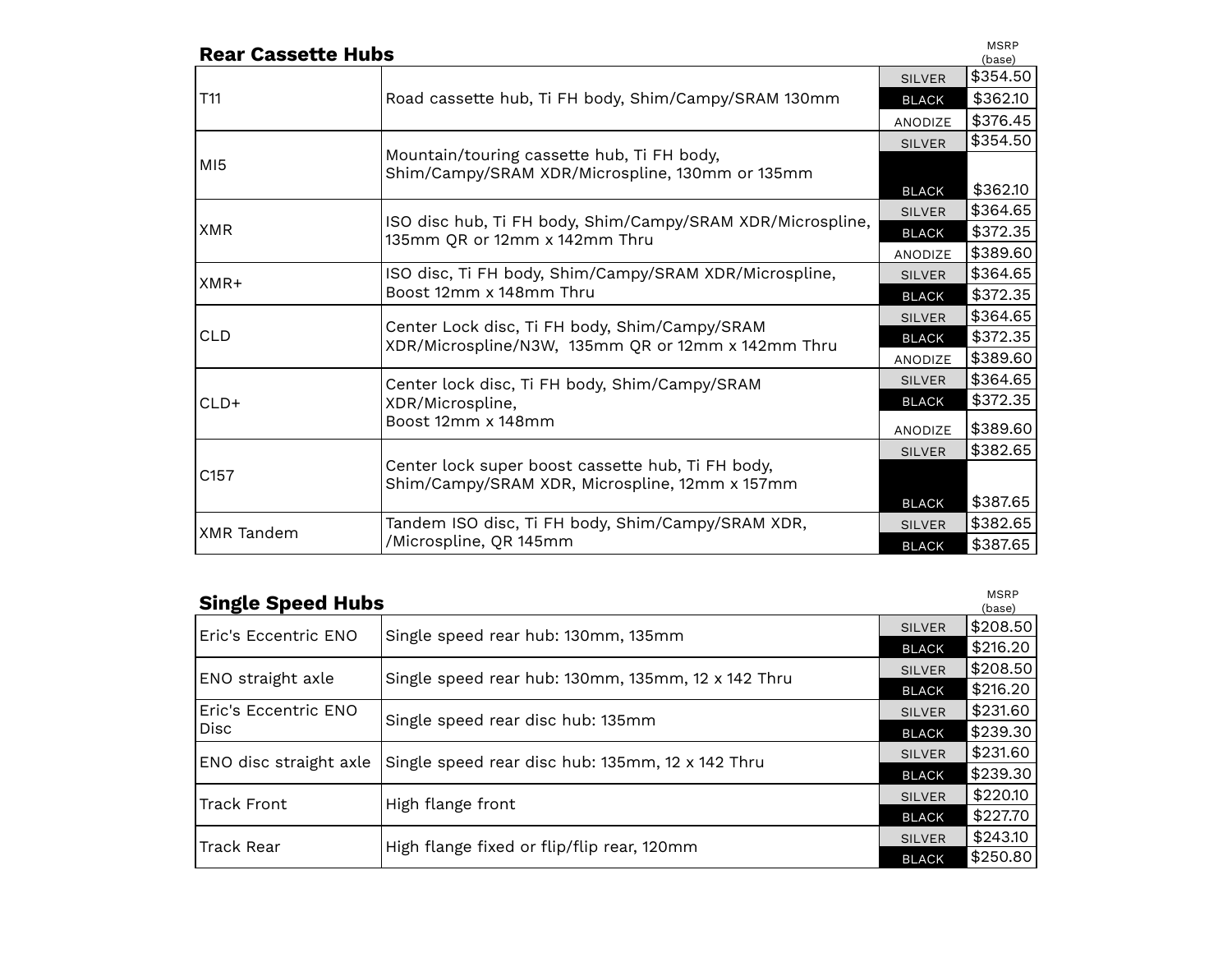| <b>Crank Arms</b>     |                                                                 |               | <b>MSRP</b><br>(base) |
|-----------------------|-----------------------------------------------------------------|---------------|-----------------------|
| <b>ENO Crank Arms</b> | Mtb or gravel: JIS square taper interface: 165, 170, 175, 180mm | <b>SILVER</b> | \$273.80              |
|                       |                                                                 | <b>BLACK</b>  | \$287.00              |
| <b>VBC Crank Arms</b> | Road: JIS square taper interface: 165, 170, 172.5, 175, 180mm   | <b>SILVER</b> | \$273.80              |
|                       |                                                                 | <b>BLACK</b>  | \$287.00              |
| IR30 Crank Arms       | Road: 30mm spindle for 68/86 shell 165, 170, 172.5, 175,        | <b>SILVER</b> | \$329.20              |
|                       | 180 <sub>mm</sub>                                               | <b>BLACK</b>  | \$342.35              |
| M30 Crank Arms        | Mountain: 30mm spindle for 73/92 shell: 165, 170, 172.5, 175,   | <b>SILVER</b> | \$329.20              |
|                       | 180 <sub>mm</sub>                                               | <b>BLACK</b>  | \$342.35              |
| G30 Crank Arms        | Gravel: 30mm spindle for 68/86 shell: 165, 170, 172.5, 175,     | <b>SILVER</b> | \$329.20              |
|                       | 180mm                                                           | <b>BLACK</b>  | \$342.35              |
| A30 Crank Arms        | Adventure: 30mm spindle for 73/92 shell: 165, 170, 172.5, 175,  | <b>SILVER</b> | \$329.20              |
|                       | 180mm                                                           | <b>BLACK</b>  | \$342.35              |

| <b>Chainrings</b>      |                                                         |               | <b>MSRP</b><br>(base) |
|------------------------|---------------------------------------------------------|---------------|-----------------------|
| 28t, 30t, 32t, 34t     | 1x TSR: ENO, MR30, or Boost                             | <b>SILVER</b> | \$82.30               |
|                        |                                                         | <b>BLACK</b>  | \$87.80               |
| 36t, 38t, 40t, 42t     | 1x TSR: ENO, MR30, or Boost                             | <b>SILVER</b> | \$90.55               |
|                        |                                                         | <b>BLACK</b>  | \$95.80               |
| 44t, 46t, 48t          | 1x TSR: ENO, MR30, or Boost                             | <b>SILVER</b> | \$104.25              |
|                        |                                                         | <b>BLACK</b>  | \$109.75              |
| 2x Inner VBC for       | 24t, 26t, 28t, 30t, 32t, 34t, 36, 38t                   |               | \$70.20               |
| square taper or MR30   |                                                         | <b>BLACK</b>  |                       |
| 2x VBC outer for       | 38t, 40t, 42t, 44t                                      |               | \$92.30               |
| square taper or MR30   |                                                         | <b>BLACK</b>  |                       |
| 2x VBC outer for       | 46t, 48t, 50t, 52t                                      |               | \$106.25              |
| square taper or MR30   |                                                         | <b>BLACK</b>  |                       |
| 2x VBC ring hardware   |                                                         |               |                       |
| for square taper or    | Required for all 2x VBC rings (included with "sets")    |               |                       |
| MR30                   |                                                         |               | \$31.35               |
| 2x VBC sets for square | 38t, 40t, 42t, 44t (outer) plus inner ring and hardware |               |                       |
| taper or MR30          |                                                         | <b>BLACK</b>  | \$193.85              |
| 2x VBC sets for square | 46t, 48t, 50t, 52t (outer) plus inner ring and hardware |               |                       |
| taper or MR30          |                                                         | <b>BLACK</b>  | \$207.80              |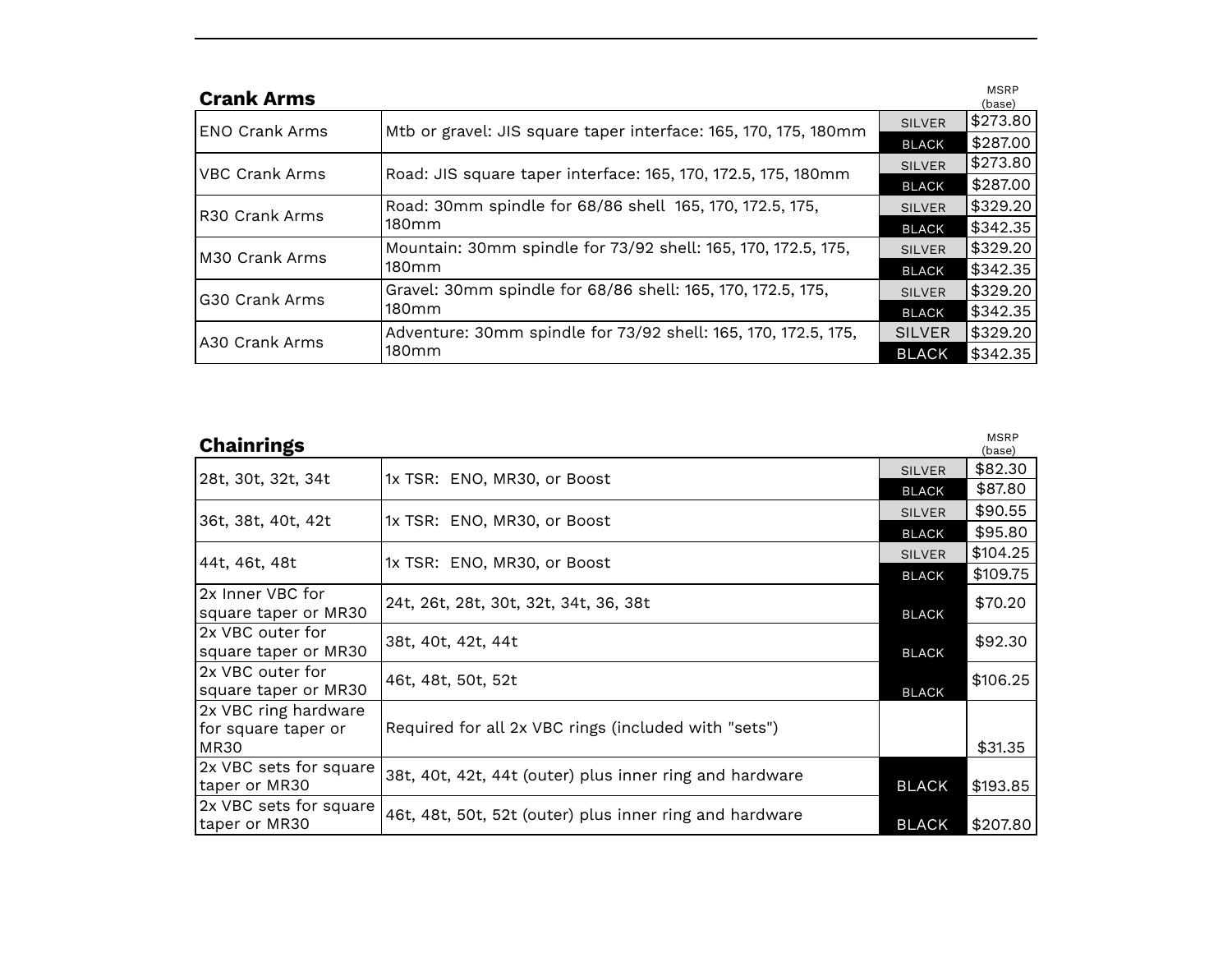| <b>Bottom Brackets</b> |                                                          |                    | <b>MSRP</b><br>(base) |
|------------------------|----------------------------------------------------------|--------------------|-----------------------|
| Stainless square taper | 108mm, 113mm or 121mm: 68mm or 73mm shell                | STAINLESS \$139.40 |                       |
| Titanium square taper  | 108mm, 113mm or 121mm: 68mm or 73mm shell                | TITANIUM           | \$207.95              |
| $T47*$                 | GXP, 24mm, or 30mm; internal (86/92) or external (68/73) | <b>BLACK</b>       | \$126.20              |
| T47HD                  | 30mm external BB w/heavy duty stainless bearings         | <b>BLACK</b>       | \$136.45              |
|                        | BSA BB for 24mm, 29mm, or 30mm spindle                   | <b>SILVER</b>      | \$109.75              |
| $BSA*$                 |                                                          | <b>BLACK</b>       | \$126.20              |
|                        |                                                          | ANODIZE            | \$159.10              |
| PF30*                  | 46mm press fit w/30mm spindle for 68/73 shells           | <b>BLACK</b>       | \$109.75              |
| Press Fit 86/92        | 41mm press fit w/30mm spindle for 86/92 shells           | <b>BLACK</b>       | \$100.25              |
|                        | $*VD$ accomic bearing ungrade additional accor-          |                    |                       |

\*XD ceramic bearing upgrade additional cost

| <b>Headsets</b>      |               | <b>MSRP</b><br>(base) |
|----------------------|---------------|-----------------------|
|                      | <b>SILVER</b> | \$142.65              |
| External, Zero Stack | <b>BLACK</b>  | \$153.65              |
|                      | ANODIZE       | \$175.60              |
| Integrated           | <b>SILVER</b> | \$109.75              |
|                      | <b>BLACK</b>  | \$120.70              |

| <b>Freewheels</b> |                            | <b>MSRP</b><br>(base) |
|-------------------|----------------------------|-----------------------|
| IENO Freewheel    | 16t-19t                    | \$110.40              |
| IENO Freewheel    | l 20t–23t.                 | \$115.85              |
| Trials Freewheel  | 18t, 20t, 22t              | \$139.40              |
| Dos ENO Freewheel | 16/18t or 17/19t or 20/22t | \$139.40              |
| <b>Fixed Cogs</b> | 13t-20t; 3/32" or 1/8"     | \$46.65               |

| <b>Tools</b>                    | <b>MSRP</b><br>(base) |
|---------------------------------|-----------------------|
| Freewheel Removal Tool          | \$49.50               |
| Crank Lockring Removal Tool     | \$49.50               |
| ENO Eccentric Axle Removal Tool | \$21.10               |
| Ratchet Ring Removal Tool 24t   | \$52.75               |
| Ratchet Ring Removal Tool 48t   | \$52.75               |